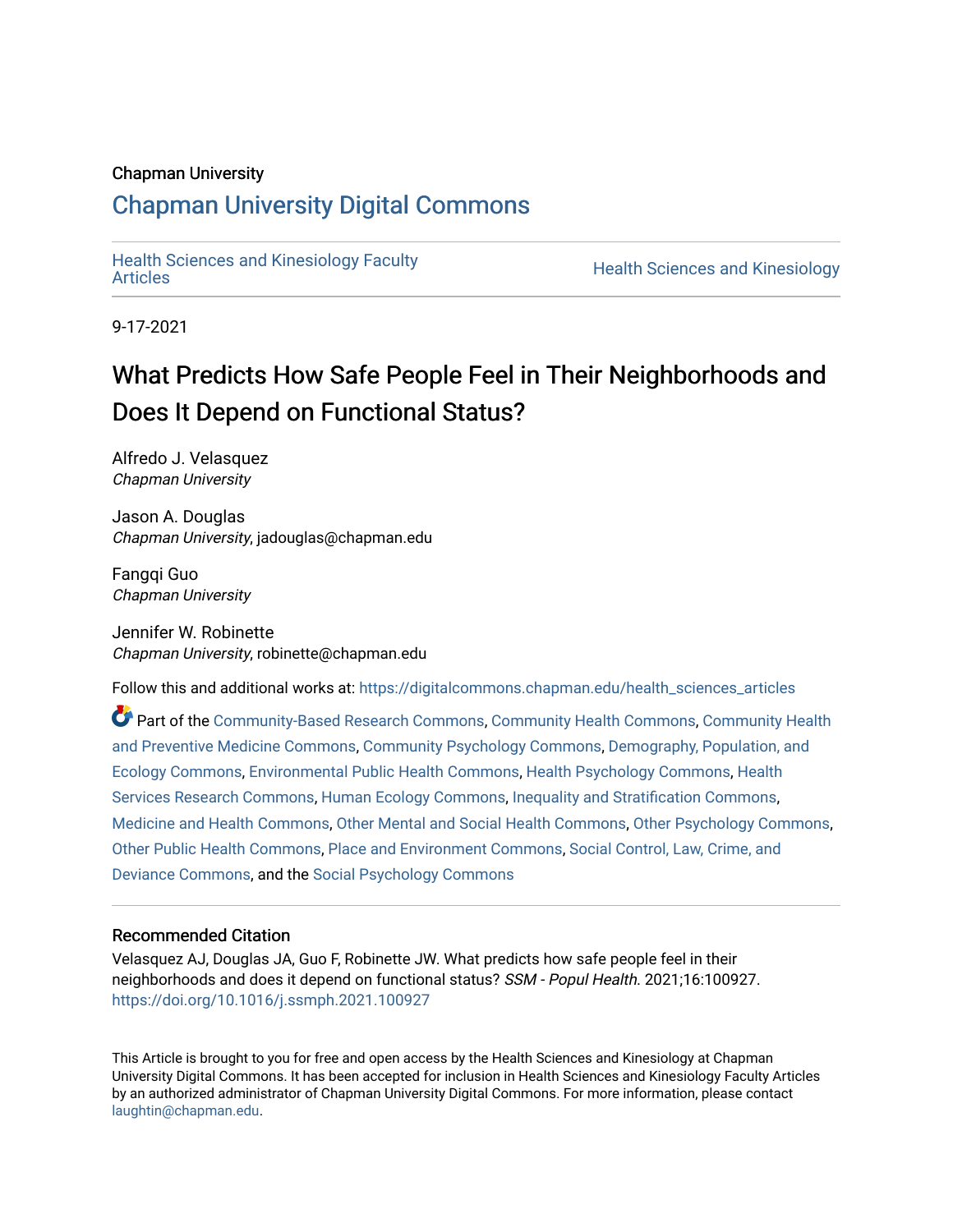# What Predicts How Safe People Feel in Their Neighborhoods and Does It Depend on Functional Status?

# **Comments**

This article was originally published in SSM - Population Health, volume 16, in 2021. [https://doi.org/](https://doi.org/10.1016/j.ssmph.2021.100927) [10.1016/j.ssmph.2021.100927](https://doi.org/10.1016/j.ssmph.2021.100927) 

# Creative Commons License



This work is licensed under a [Creative Commons Attribution-Noncommercial-No Derivative Works 4.0](https://creativecommons.org/licenses/by-nc-nd/4.0/) [License](https://creativecommons.org/licenses/by-nc-nd/4.0/).

Copyright The authors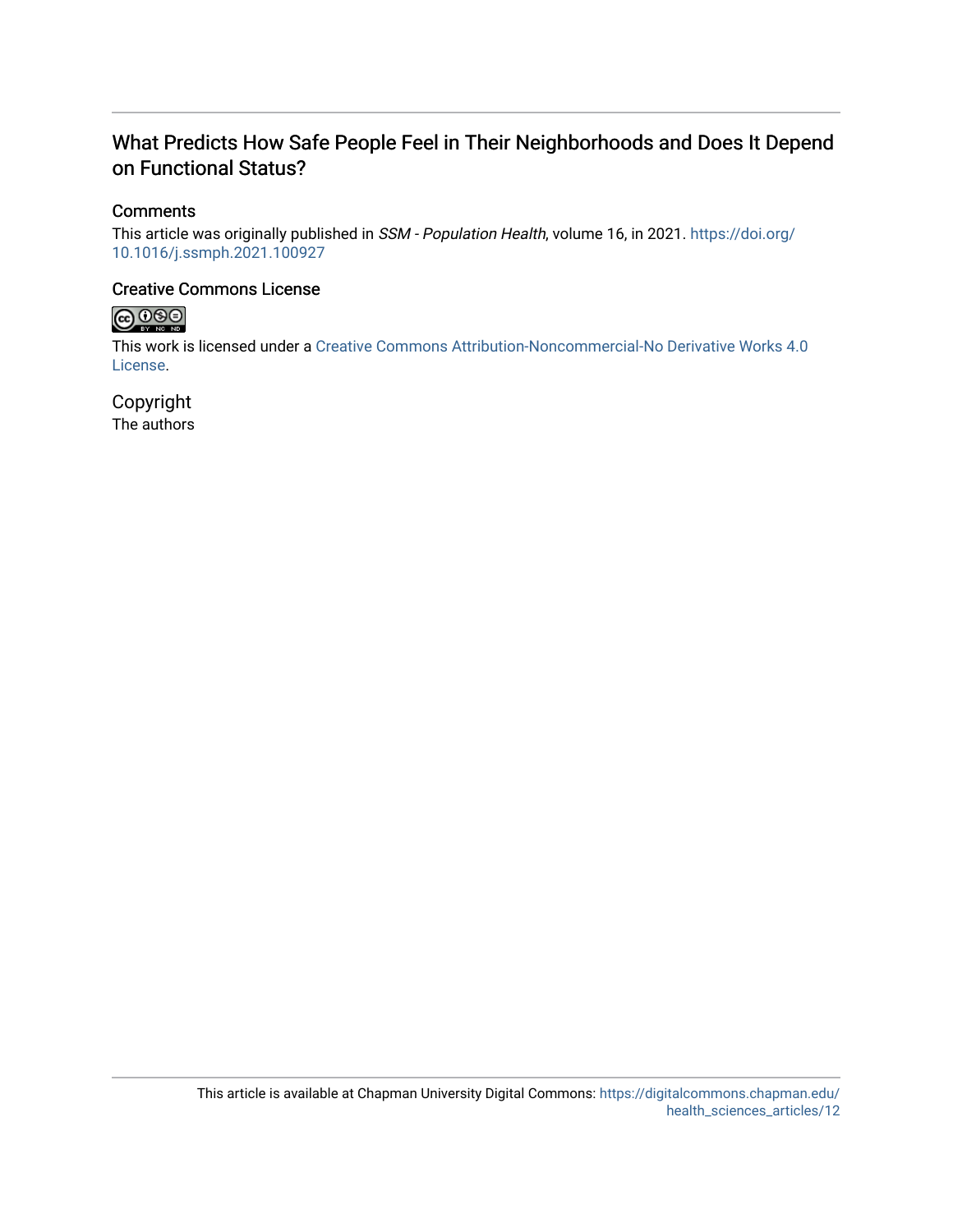

Contents lists available at [ScienceDirect](www.sciencedirect.com/science/journal/23528273)

# SSM - Population Health



journal homepage: [www.elsevier.com/locate/ssmph](https://www.elsevier.com/locate/ssmph)

# What predicts how safe people feel in their neighborhoods and does it depend on functional status?

Alfredo J. Velasquez $^{\mathrm{a},\mathrm{*}}$ , Jason A. Douglas $^{\mathrm{b}}$ , Fangqi Guo $^{\mathrm{a}}$ , Jennifer W. Robinette $^{\mathrm{a}}$ 

<sup>a</sup> *Psychology Department, Chapman University, Orange, CA, USA* 

<sup>b</sup> *Health Sciences Department, Chapman University, Orange, CA, USA* 

## ARTICLE INFO

*Keywords:*  Neighborhood safety Sidewalks Crime Physical disorder Functional limitations

## ABSTRACT

Feeling unsafe in one's neighborhood is related to poor health. Features of the neighborhood environment have been suggested to inform perceptions of neighborhood safety. Yet, the relative contribution of these features (e. g., uneven sidewalks, crime, perceived neighborhood physical disorder) on perceived neighborhood safety, particularly among people with disabilities who may view themselves as more vulnerable, is not well understood. We examined whether sidewalk quality assessed by third party raters, county-level crime rates, and perceived neighborhood disorder would relate to neighborhood safety concerns, and whether functional limitations would exacerbate these links. Using data from the  $2012/2014$  waves of the Health and Retirement Study ( $n = 10,653$ , mean age = 66 years), a national sample of older US adults, we demonstrate that those with and without functional limitations felt less safe in areas with more crime and perceived as more disordered. When considered simultaneously, however, only perceived disorder statistically significantly predicted safety concerns. Living in neighborhoods with better sidewalk quality was statistically significantly related to feeling less safe, but only among those with functional limitations. Sidewalk quality was not statistically significantly related to safety reports among those without functional limitations. To our knowledge, this study is among the first to examine multiple features of the neighborhood environment simultaneously in relation to perceived neighborhood safety. Our findings highlight the relative importance of perceived physical disorder, and that these perceptions relate to safety concerns. Replication of this research is needed to determine the robustness of these patterns, including rich data on pedestrian use and sidewalk proximity to roadways. Community-level interventions that simultaneously target the multifaceted features of the neighborhood environment that shape people's safety reports may be needed to reduce burden of health.

#### **1. Introduction**

Feeling safe walking around alone in one's neighborhood is critical for promoting an active lifestyle that advances health and well-being ([Robinette, Charles, Almeida,](#page-9-0) & Gruenewald, 2016; [Baranyi et al.,](#page-8-0)  [2020\)](#page-8-0). However, features of the neighborhood environment such as sidewalk quality ([Corazza, Di Mascio,](#page-8-0) & Moretti, 2016), violent crime ([Hanslmaier, 2013\)](#page-8-0), and neighborhood disorder (e.g., trash in the streets, vandalized buildings) may compromise the degree to which people feel safe walking around alone in their neighborhoods ([Ross](#page-9-0)  $\&$ [Jang, 2000\)](#page-9-0). This is dovetailed by the idiosyncratic nature of perceived neighborhood safety, wherein individual-level characteristics frequently contribute to nuanced interpretations of neighborhood features and associated safety concerns. Older adults with functional limitations, for example, frequently report fear of falling due to neighborhood risk factors such as uneven sidewalks ([Li et al., 2006\)](#page-9-0). Relative to younger adults, then, older adults often respond to crime in the neighborhood by avoiding nighttime outings and use of public transportation ([Greve,](#page-8-0)  Leipold, & [Kappes, 2018\)](#page-8-0). Perceived neighborhood physical disorder hinders social participation and leisure activities among older adults (Latham & [Williams, 2015\)](#page-9-0). Therefore, neighborhood hazards that influence social and physical behaviors may be more detrimental to individuals with functional limitations. Yet, no research that the authors know of has examined the neighborhood environment, functional limitation, and perceived safety nexus. To address this literature gap, we 1) investigated relationships between sidewalk quality, county-level crime, perceived neighborhood physical disorder and perceived neighborhood safety among a nationally representative sample of US older adults, and

<https://doi.org/10.1016/j.ssmph.2021.100927>

Available online 17 September 2021 2352-8273/© 2021 The Authors. Published by Elsevier Ltd. This is an open access article under the CC BY-NC-ND license [\(http://creativecommons.org/licenses/by-nc-nd/4.0/\)](http://creativecommons.org/licenses/by-nc-nd/4.0/). Received 13 May 2021; Received in revised form 14 September 2021; Accepted 15 September 2021

<sup>\*</sup> Corresponding author. Crean College of Health and Behavioral Sciences, Chapman University, One University Drive, Orange, CA, 92866, USA. *E-mail address:* [avelasquez@chapman.edu](mailto:avelasquez@chapman.edu) (A.J. Velasquez).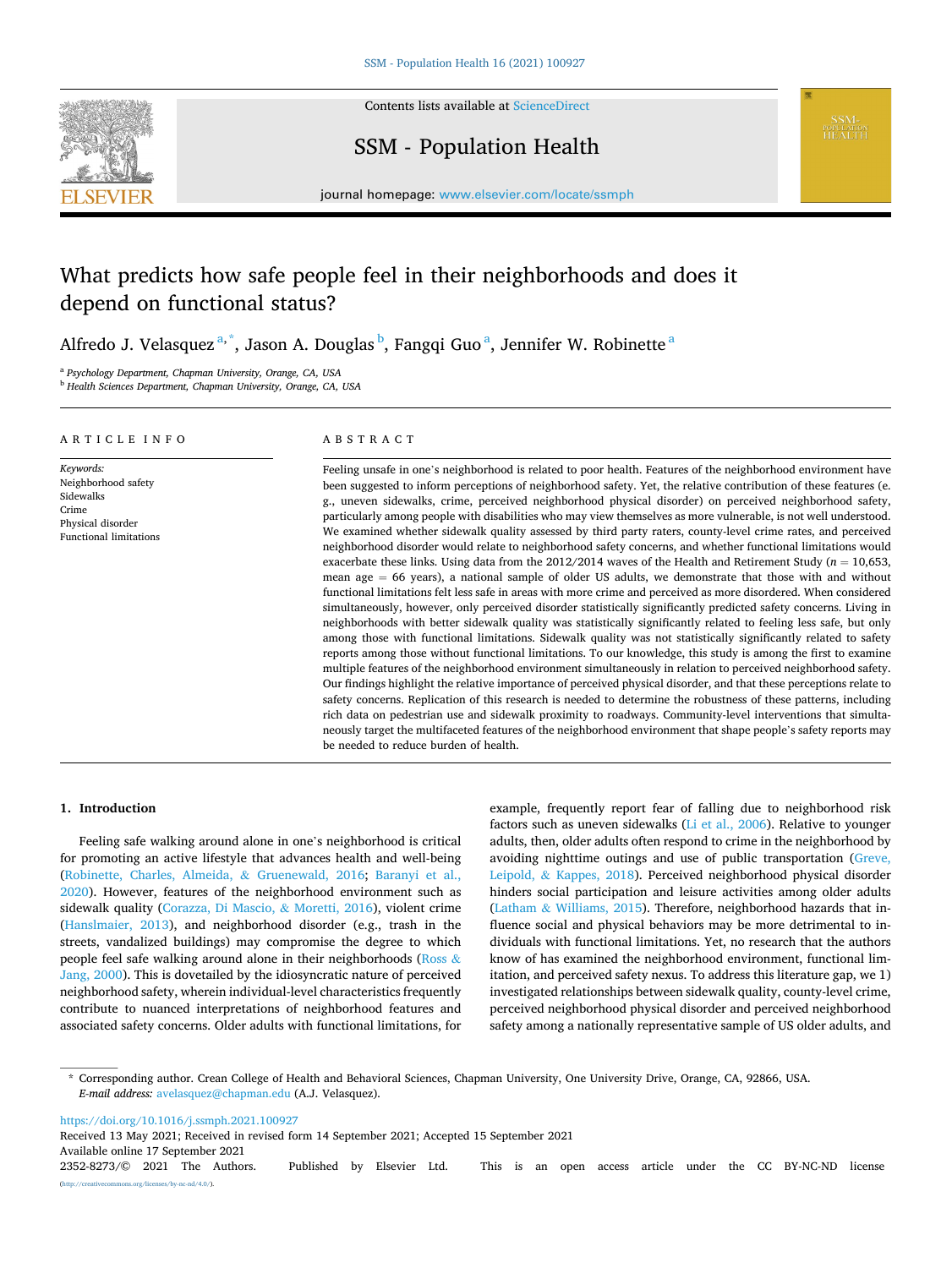2) examined whether the relative contribution of these environmental features on neighborhood safety reports depend on functional status.

## *1.1. Sidewalk quality*

The neighborhood environment has been established as a vital health-promoting context, but little focus has been given to older adult populations [\(Nathan et al., 2018](#page-9-0)). The dearth of studies targeting older adults represents an important gap in the literature. Features of the neighborhood environment can be modified to optimize older adults' social and physical engagement and thus encourage older adults to participate in activities that are critical for promoting a healthy lifestyle, such as socializing in public spaces and taking neighborhood walks. There are limited studies of microscale neighborhood features such as sidewalk quality, likely because observing pedestrian environments is both time-consuming and complex [\(Brownson, Hoehner, Day, Forsyth,](#page-8-0)  & [Sallis, 2009](#page-8-0); [Cain et al., 2014\)](#page-8-0). A small body of literature suggests that people avoid narrow sidewalks with more debris, and researchers have argued that poor sidewalk quality results in pedestrians' uneasiness ([Addy et al., 2004](#page-8-0); [Corazza et al., 2016;](#page-8-0) [De Bourdeaudhuij, Sallis,](#page-8-0) & [Saelens, 2003](#page-8-0)). Critically, older adults who report falling outside the home give uneven sidewalks as the reason for the fall ([Li et al., 2006](#page-9-0)). Improving or preserving sidewalks in residential areas may therefore increase older adults' willingness to use those features of the neighborhood environment, which may in turn reduce the rate of functional decline ([Nathan et al., 2018](#page-9-0)). Lastly, [Schulz and colleagues \(2004\)](#page-9-0) have posited that upstream factors (i.e., social, political, and economic) influence factors that are more downstream to residents, such as the physical and social spaces in which people live. Further, the conditions of these physical and social spaces further shape residents' health. For example, neighborhood economic disinvestment, which may result in gradual deterioration of sidewalks or walkways and other structures, may weaken trust among members of the neighborhood environment and dissuade residents from using outdoor spaces.

#### *1.2. Crime*

Perceived neighborhood safety may also be compromised by real and perceived crime, and thus contribute to resident withdrawal from neighborhood spaces that appear to be threatening and dangerous (Pitner, Yu, & [Brown, 2012](#page-9-0); Ross & [Mirowsky, 2001](#page-9-0)). Even in cities with low or decreasing crime rates, characteristics of the residents therein may create differential patterns of threat interpretation. For example, researchers have observed that individuals with higher levels of neuroticism, a characteristic associated with volatile emotionality and negative response tendencies, report more safety concerns [\(Robinette,](#page-9-0)  Charles, & [Grunewald, 2018](#page-9-0)). Others contend that residents who perceive themselves as vulnerable to threat of harm report more safety concerns (Valera & [Gaurdia, 2014](#page-9-0)). Thus, safety concerns are unique to the individual, and may result in a heightened level of distrust, alienation from social life, and decreased community participation [\(Latham](#page-9-0)  & [Williams, 2015\)](#page-9-0), and may prevent prosocial behaviors and reduce quality of life ([Stafford, Chandola,](#page-9-0) & Marmot, 2007). Older adults often report more fear of crime despite a lesser chance of being victimized than younger adults, and evidence suggests that older adults adjust their behaviors (i.e., avoid going out) in response to feeling unsafe ([Greve,](#page-8-0)  Leipold, & [Kappes, 2018](#page-8-0)). Fueled by these findings, the present study aimed to investigate whether functional limitations serve as a vulnerability characteristic, exacerbating associations between observed crime and perceived neighborhood safety, with the ultimate goal of identifying factors that increase older adults' withdrawal from their neighborhoods and potentially establish, or worsen existing, functioning limitations.

# *1.3. Perceived neighborhood disorder*

Neighborhood disorder theory contends that neighborhood-level

social (e.g., public drug use, panhandling) and physical (e.g., litter, vandalism) disorder compromises perceived neighborhood safety and results in resident withdrawal from public spaces (Ross & [Mirowsky,](#page-9-0)  [1999\)](#page-9-0). In addition, the presence of neighborhood disorder reduces physical activity [\(Douglas et al., 2018](#page-8-0)), and increased physical disorder limits walking behaviors, particularly among older adults [\(Mendes De](#page-9-0)  [Leon, 2009\)](#page-9-0). Deteriorating buildings and the presence of litter, for example, have been inversely related to perceived neighborhood safety ([Austin, Furr,](#page-8-0) & Spine, 2002). The deterioration of the physical environment diminishes a sense of security and potentially yields a loss of trust (Fritz, Cutchin, & [Cummins, 2018\)](#page-8-0). Furthermore, residents living in physically disordered neighborhoods express heightened safety concerns associated with risk of crime (Hur & [Nasar, 2014](#page-8-0); [LaGrange et. al,](#page-8-0)  [1992\)](#page-8-0). One potential criticism of this work is common sources bias, however, or that both neighborhood disorder and neighborhood safety are self-reported. However, researchers have demonstrated that this association persists even after including neuroticism as a covariate to adjust for potential negative response tendencies ([Robinette, Charles,](#page-9-0) & [Grunewald, 2018](#page-9-0)). The current study aims to determine whether cues that the neighborhood is physically deteriorating (i.e., vacant buildings, vandalism, trash) will result in lower reports of safety among residents of the neighborhood, and whether this hypothesized link will be stronger among individuals with more functional limitations.

## *1.4. Functional limitations*

Poor sidewalk quality, high crime rates, and perceived physical disorder may elicit more safety concerns among people whose functional abilities are impaired (Choi & [Matz-Costa, 2017\)](#page-8-0). Functional limitations include difficulties in walking, stooping, or kneeling [\(Pope](#page-9-0) & [Tarlov, 1991](#page-9-0)). Approximately 26% of individuals aged 65 and older report moderate to severe functional limitations [\(Jindai, Nielson, Vor](#page-8-0)[derstrasse,](#page-8-0) & Quiñones, 2016), which can strain day-to-day activity and limit mobility. The degree to which features of the neighborhood environment elicit safety concerns among those with functional limitations may have implications for future health status, as these safety concerns result in more withdrawal from the community which, in turn, hastens further functional deterioration [\(Caldwell, Lee,](#page-8-0) & Cagney, 2019). An unsafe environment hinders people's walking behaviors and further decreases their functional performance (Mullen et al., 2012; [Beard et al.,](#page-8-0)  [2009\)](#page-8-0). For example, older adults who engage in more frequent walking behaviors also develop greater walking self-efficacy, and fewer functional limitations are observed (Mullen et al., 2012). Moreover, in areas with poor street quality, older adults were less likely to leave their homes and were more likely to develop physical disabilities ([Beard et al.,](#page-8-0)  [2009\)](#page-8-0). We build on these findings in the present study by investigating links between multiple aspects of the neighborhood environment and perceptions of neighborhood safety, potentially identifying modifiable aspects of older adults' environments that shape walking behaviors.

Older adults often, although not always, have functional limitations, potentially increasing vulnerability to real and perceived crime ([Jindai](#page-8-0)  [et al., 2016;](#page-8-0) [Stiles, Halim,](#page-9-0) & Kaplan, 2003), despite having lower victimization rates (Cossman & [Rader, 2011](#page-8-0)). As such, this subgroup of the population reports lower perceived neighborhood safety [\(Rech et al.,](#page-9-0)  [2012\)](#page-9-0). Furthermore, neighborhoods with poor sidewalk quality (e.g., cracked, uneven sidewalks) may increase the risk of falling and bodily injury, particularly among older adults with functional limitations ([Li](#page-9-0)  [et al., 2006;](#page-9-0) [Clarke, Ailshire, Bader, Morenoff,](#page-8-0) & House, 2008). Compared to younger adults, older individuals are more vigilant of neighborhood features that increase the risk of falls outside the home ([Lockette, Willis,](#page-9-0) & Edwards, 2005), and both frailty and perceptions of vulnerability to neighborhood disorder increase with age ([Pearlin](#page-9-0) & [Skaff, 1995\)](#page-9-0). The current study extends these findings by examining whether functional limitations exacerbate the effect of multiple features of the neighborhood environment on neighborhood safety reports.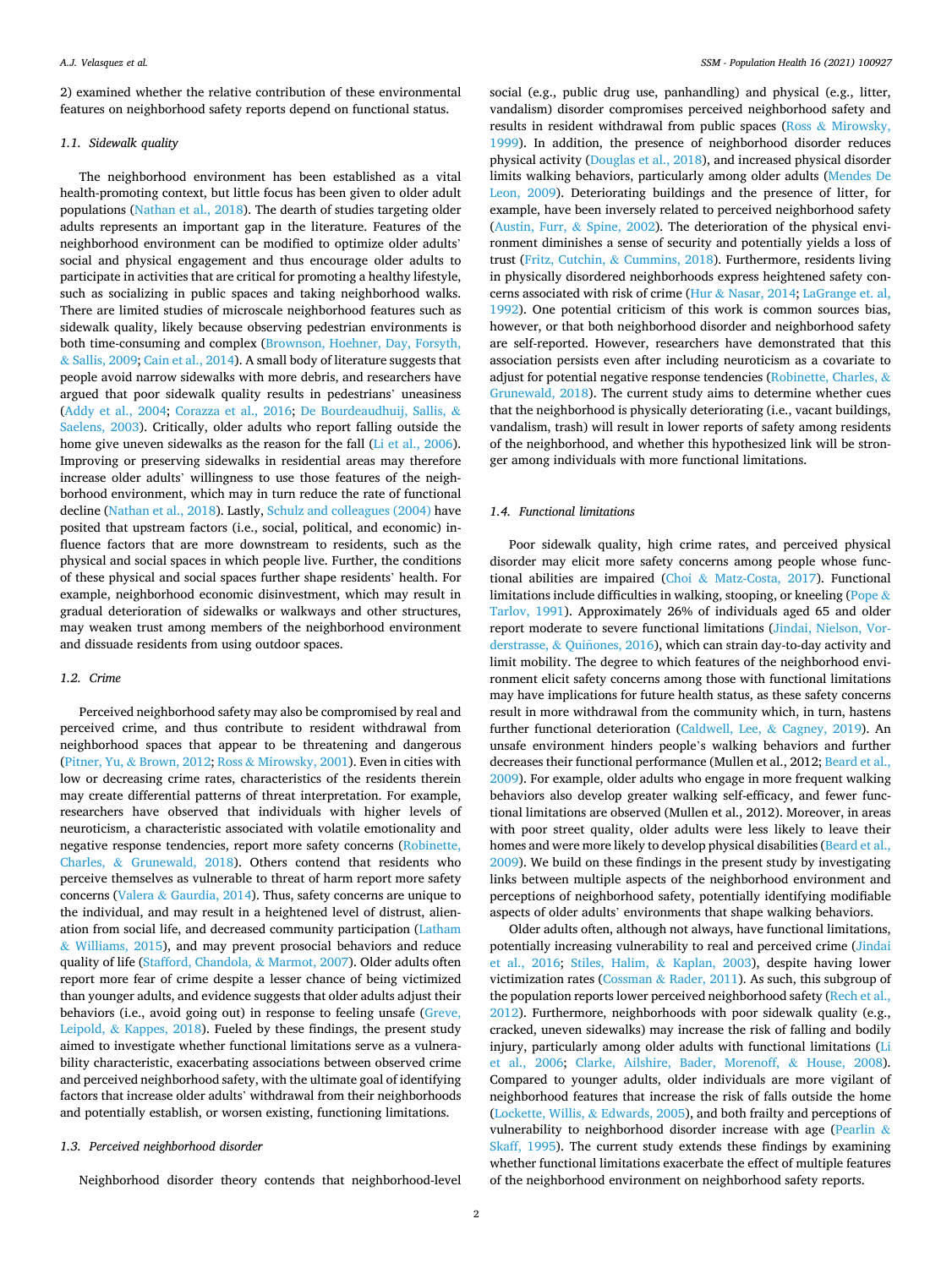#### *1.5. The present study*

Given the large and rapidly growing population of older adults worldwide, it is crucial to explore functional limitations, features of the neighborhood environment, and their interaction in relation to neighborhood safety reports among older adults. This is particularly important given links between these safety reports and health. Published studies demonstrating neighborhood safety-health links often leverage the power of large national surveys, but nevertheless lack detailed questions probing the source of participants' safety concerns (e.g., [Robinette et al., 2016\)](#page-9-0). Acknowledging that perceived neighborhood safety has been defined in various ways (i.e., safety from crime; safety from traffic) by others [\(Saelens, Sallis, Black,](#page-9-0) & Chen, 2003), the current study set out to disentangle the relative contribution of multiple neighborhood features on people's perceptions of neighborhood safety. We are situating these aims in a larger literature indicating that the degree to which older adults feel safe in their immediate surroundings will inform the likelihood that they will interact and engage with their respective environments [\(Beard et al., 2009;](#page-8-0) Hand & [Howrey, 2019](#page-8-0)). The current study extends previous literature by examining how perceived neighborhood safety is related to sidewalk quality, crime rates, and perceived disorder (shown with solid lines in Fig. 1), and how their associations with perceived safety may depend on functional limitations (shown with dashed lines in Fig. 1).

#### **2. Material and methods**

#### *2.1. Participants*

The Health and Retirement Study (HRS) is a nationally representative sample of US men and women aged 51 years and older, with data collected biennially since 1992 (Juster & [Suzman, 1995](#page-8-0)). HRS recruits households using a four-stage survey design (additional and extensive information can be found at [https://hrs.isr.umich.edu/sites/default/f](https://hrs.isr.umich.edu/sites/default/files/biblio/HRSSAMP.pdf)  [iles/biblio/HRSSAMP.pdf.](https://hrs.isr.umich.edu/sites/default/files/biblio/HRSSAMP.pdf)). Additionally, HRS oversamples the following groups: non-Hispanic Black, Hispanic, and persons living in the state of Florida. The purpose of HRS is to examine the sociodemographic, socioeconomic, and health status of the older US population. HRS began enhanced face-to-face (EFTF) interviews in 2006 with a random half of the sample, with the other half completed in 2008. This in-home interview allows for a survey of the area surrounding participant homes and administration of a questionnaire asking for participants' perceptions of their neighborhoods (e.g., safety and disorder). Although surveying the area surrounding participants' homes commenced in 2006, the sidewalk quality audits were not added to the survey until 2012, with a full cycle sample being completed by 2014. As such, the present study included the 2012–2014 waves of data. HRS health records are linked via county- and tract-level geographic identifiers to external data, including the US Uniform Crime Reporting

Program ([Ailshire, Sarah,](#page-8-0) & Kang, 2020). Participants signed consent forms prior to any data collection and research procedures were approved by the University of Michigan's Institutional Review Board.

#### *2.2. Measures*

#### *2.2.1. Neighborhood safety perceptions*

Although we acknowledge that perceived neighborhood safety is often defined in various ways [\(Saelens et al., 2003](#page-9-0)), only one item from the HRS psychosocial leave-behind questionnaire assessed safety, "People feel safe walking alone in this area after dark" [\(Mendes de Leon](#page-9-0)  [et al., 2009](#page-9-0)). Responses ranged from 1 to 7, and values were reverse-coded so higher scores indicated feeling safer.

#### *2.2.2. Sidewalk quality*

The sidewalk quality measure in the present study was based on a published tool designed to assess sidewalk maintenance [\(Williams et al.,](#page-9-0)  [2005\)](#page-9-0). One HRS interviewer surveyed the area surrounding each of the participants' homes with the following prompt, 'Describe the quality of sidewalks in the area near the home.' Interviewers provided responses to the following items: 'no sidewalks in the area,' 'sidewalks are in place on both sides of the street,' 'sidewalks are continuous,' 'sidewalks are smooth/flat/unbroken,' 'sidewalks are free from obstruction/debris (e. g. shrubs, trees, leaves),' 'sidewalks are wide enough for two people to pass comfortably.' Raters coded these items as  $0 =$  not present or  $1 =$ present. A sidewalk quality variable was then created that summed across these five dichotomous variables ranging from  $0 =$  no sidewalks present to  $5 =$  sidewalks are present and are continuous, smooth, free from debris, and wide.

#### *2.2.3. County-level crime*

County-level crime data are available in the HRS CDR, and were linked to participant records using county-level geographic identifiers. The Uniform Crime Reporting Program data includes counts of Type I crimes, which are severe offenses including murder, rape, robbery, aggravated assault, burglary, larceny, auto theft, and arson [\(Ailshire,](#page-8-0)  [Mawhorter,](#page-8-0) & Kang, 2020). For the purposes of the present study, a crime variable was constructed by summing across these offenses, and normalized per 10,000 persons of the population ([Deza, Maclean, Sol](#page-8-0)[omon, 2019](#page-8-0)).

## *2.2.4. Perceived neighborhood physical disorder*

Participants answered three questions that assessed physical disorder in their neighborhoods ([Mendes de Leon et al., 2009](#page-9-0)). Participants reported the degree to which they perceived vandalism, trash, and vacant buildings to be a problem in their neighborhoods using a 7-point Likert-type scale. Reponses were averaged, and higher values indicated more physical disorder (Cronbach's  $\alpha = 0.78$ ).



**Fig. 1.** Theoretical model.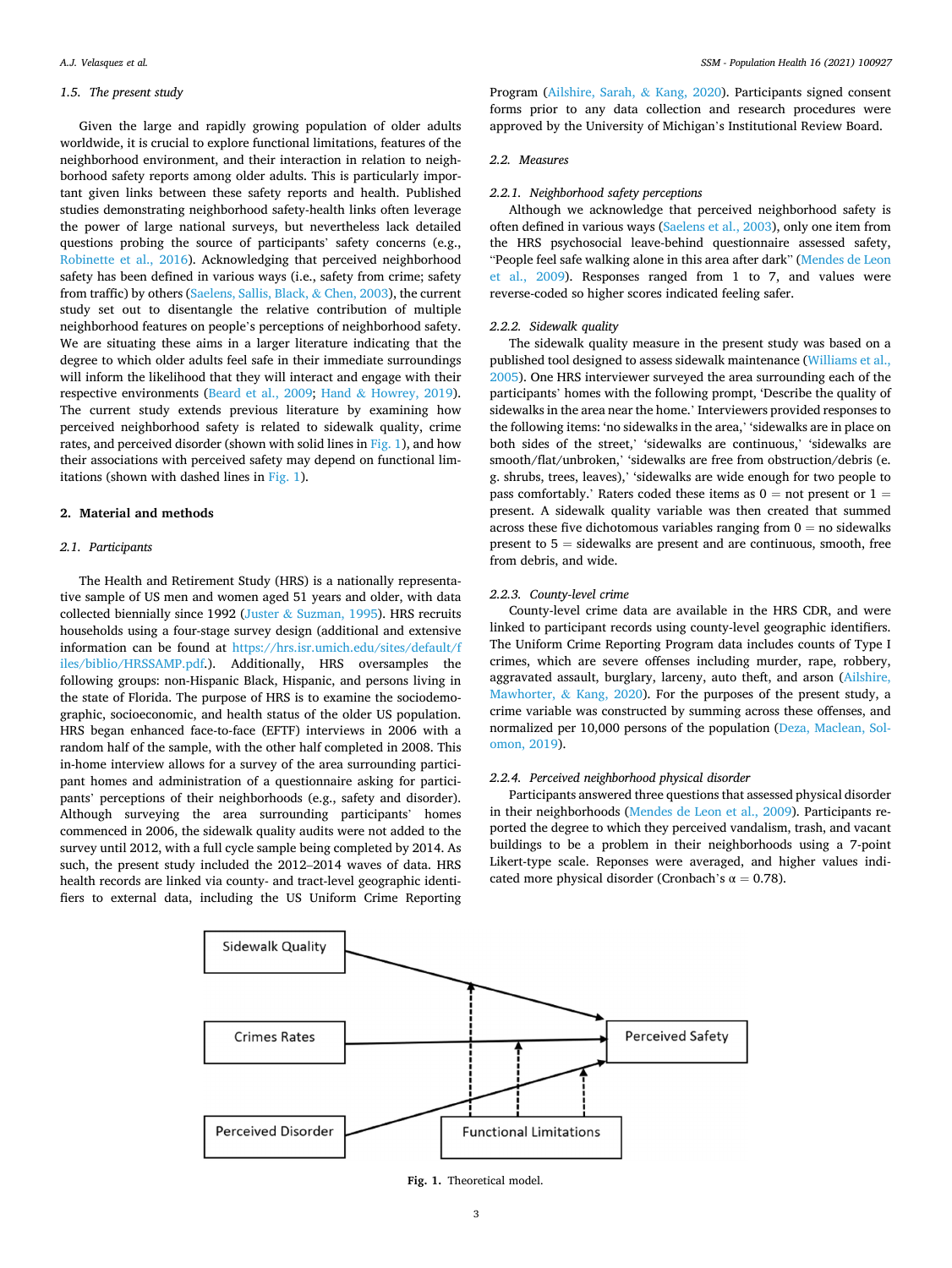#### *2.2.5. Functional limitations*

Participants were asked whether they had trouble walking one or several blocks, walking across the room, and climbing one or several flights of stairs. A RAND-contributed composite variable summed across these five items ([Bugliari et al., 2020](#page-8-0)), and this continuous functional limitations variable was used as a covariate in our models investigating neighborhood environment-perceived neighborhood safety links. Because roughly half of the participants reported no functional limitations, with the other half reporting at least one functional limitation, a dichotomous variable was also constructed to investigate whether relationships between perceived neighborhood safety and multiple features of the neighborhood environment differed by functional status (e.  $g_{\cdot}$ ,  $0 =$  no functional limitations,  $1 =$  one or more functional limitations) in stratified models.

### *2.2.6. Covariates*

Several demographic variables were included as covariates. Age was coded in years, sex was coded  $0 =$  men and  $1 =$  women, and race/ ethnicity was coded as  $1 =$  non-Hispanic Whites,  $2 =$  non-Hispanic Black/African American,  $3 =$  Hispanic, and  $4 =$  "Other". A RANDcontributed household wealth variable accounting for various sources of income (e.g., wages, assets, pensions, 401K plans and property) from both respondent and spouse, minus all sources of debt was used as a measure of household wealth [\(Bugliari et al., 2020](#page-8-0)). To adjust for potential negative response bias ([Robinette, Charles,](#page-9-0) & Grunewald, 2018) neuroticism was constructed as the average of four items asking whether moody, worry, nervous, and calm describe the participants ([Lachman](#page-8-0)  $\&$ [Weaver, 1997\)](#page-8-0). Self-reports ranged from 1 to 4, and moody/worry/nervous were reverse-coded so higher values represented greater neuroticism (Cronbach's α = 0.72).

Two census tract-level variables from the American Community Survey 2008–2012 five-year estimate were included to represent the composition of participants' environments. First, concentrated disadvantage was constructed by averaging three z-scored variables: the proportion of households that are female-headed, the proportion of households for which head of household is unemployed, and the proportion of households for which household income is at or below the federal poverty threshold (Bjornstrom & [Ralston, 2014\)](#page-8-0). Second, population density per square mile was included. These compositional covariates were included to disentangle their effects on participants' safety reports from hypothesized contextual effects (i.e., from crime, sidewalk quality, and perceived disorder). The above census tract variables were available in the HRS CDR for linkage to HRS participant records via FIPS-based geographic codes [\(Ailshire, Mawhorter,](#page-8-0) & Choi, [2020\)](#page-8-0).

## *2.3. Analytic strategy*

To account for the complex survey design, weighted analyses were conducted in STATA 16 using the survey (svy:set) suite of commands. First, a series of correlations examined unadjusted relationships between all pairwise sets of variables. Next, to test our hypotheses that lower sidewalk quality (Model 1), higher county-level crime (Model 2), and more perceived neighborhood physical disorder (Model 3) would contribute to lower perceived neighborhood safety, a series of weighted linear regressions were conducted, adjusting for all covariates and continuous functional limitations. Model 4 included all three neighborhood predictors simultaneously. Sidewalk quality, crime, and perceived neighborhood physical disorder were standardized to compare the relative contribution of each on perceived neighborhood safety when investigated simultaneously. To assess potential moderation by functional limitations, Model 4 was repeated in a multiple groups approach where participants were stratified by functional limitations (0  $=$  no functional limitations,  $1 =$  one or more functional limitations).

#### **3. Results**

[Table 1](#page-6-0) displays a description of the analytic sample and correlations among all variables. Of the 15,831 participants who rated neighborhood safety, 10,653 participants (residing in 809 counties and 4,371 tracts around the US) remained after taking into account missingness on perceived safety (1,399), sidewalk quality (3,420), crime (157), perceived neighborhood physical disorder (19), functional limitations (46), neuroticism (127), and other covariates (10). The sample was 56% female with an average age of 66 years. The sample consisted of 82% who identified as non-Hispanic White, 8% non-Hispanic Black/African American, 7% Hispanic, and 3% as "Other". People with more functional limitations and individuals living in areas with better sidewalk quality, more crime, or greater perceived disorder felt less safe in their neighborhoods. Among the neighborhoods represented in our sample, areas with better sidewalks were also those with higher crime rates and perceived as more disordered. Areas with higher crime rates were perceived as more disordered. Individuals with more functional limitations lived in areas with worse sidewalk quality and perceived their neighborhoods as more disordered.

Results of the linear regressions predicting perceived neighborhood safety in the full sample can be found in [Table 2.](#page-6-0) Results of Model 1 suggested that sidewalk quality was not statistically significantly associated with perceptions of neighborhood safety. Models 2 and 3 suggested that people who lived in areas with more crime or perceived as more disordered reported feeling less safe. In model 4 which included all three neighborhood predictors, only the perceived disorder-perceived safety association persisted. Across all four models, individuals with more functional limitations reported feeling less safe in their neighborhoods.

In a multiple group analysis, we examined the association between these three neighborhood predictors and perceived neighborhood safety comparing those with and without functional limitations (see [Table 3](#page-6-0)). Among those without functional limitations ( $n = 5,562$ ), living in areas with more crime and more perceived disorder was associated with feeling less safe. Individuals with functional limitations ( $n= 5,091$ ), on the other hand, felt less safe in areas with better sidewalk quality and perceived as more disordered.

### **4. Discussion**

Safe neighborhood environments are essential for supporting residents' physical activity, which in turn, associates with a reduced risk of chronic diseases such as hypertension and obesity ([Perdue, Stone,](#page-9-0) & [Gostin, 2003\)](#page-9-0). Little research has simultaneously investigated the relative contribution of multiple environmental features with regard to safety reports, thus limiting policymaker's ability to develop targeted neighborhood-level interventions. The current study defined perceived neighborhood safety quite broadly by asking participants how safe they felt walking around alone in their neighborhoods. This broad definition allowed for the investigation of various interpretations by the participants regarding which unique neighborhood environmental features create safety concerns about walking around alone after dark. Moreover, few investigations have focused on individual differences in subjective interpretations of neighborhood environments that may result in differential vulnerability. In the present study, we investigated perceptions of neighborhood safety in relation to sidewalk quality, county-level crime, and perceived neighborhood disorder. Results suggested that, among a representative sample of US older adults, both crime and perceived disorder were related to sense of safety when considered alone, and that perceived disorder is the strongest predictor of safety when all neighborhood features are considered simultaneously. Contrary to our hypothesis, better sidewalk quality was related to lower perceived safety among individuals who reported functional limitations, and was not related to perceived safety among individuals without functional limitations.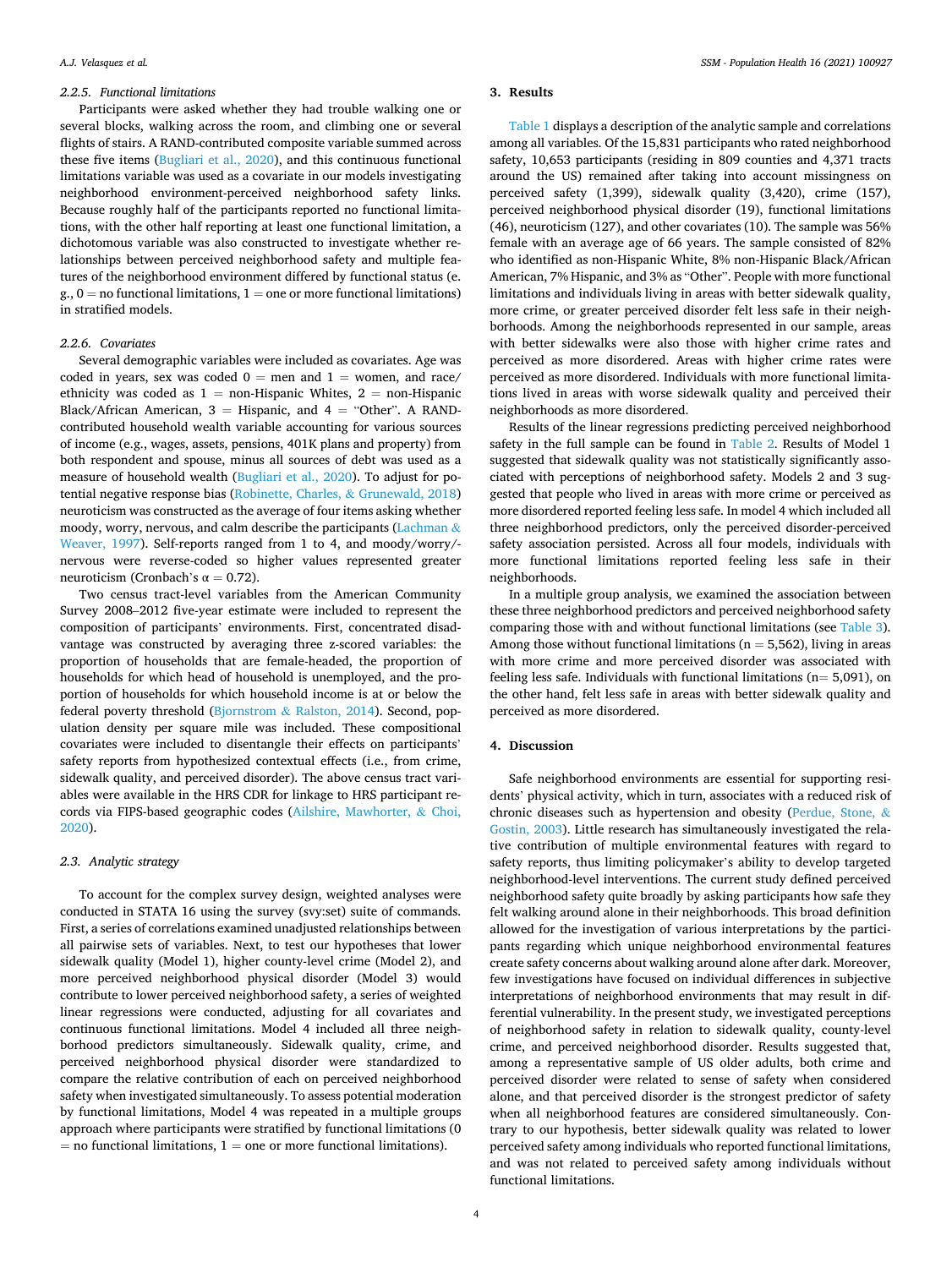#### <span id="page-6-0"></span>**Table 1**

Descriptive statistics & correlation among all variables in the 2012–2014 health and retirement study, US (n = 10,653).

| Mean (sd)                     | $\mathbf{1}$             | $\overline{a}$ | $\,$ 3 $\,$              | 4                        | 5           | 6           | $\overline{7}$ | 8                  | 9           | 10         | 11         | 12 |
|-------------------------------|--------------------------|----------------|--------------------------|--------------------------|-------------|-------------|----------------|--------------------|-------------|------------|------------|----|
| 1. Safety $M=$                | $\overline{\phantom{0}}$ |                |                          |                          |             |             |                |                    |             |            |            |    |
| 5.24(1.80)                    |                          |                |                          |                          |             |             |                |                    |             |            |            |    |
| 2. Sidewalk M=                | $-0.065***$              | $\overline{a}$ |                          |                          |             |             |                |                    |             |            |            |    |
| 1.24(1.85)                    |                          |                |                          |                          |             |             |                |                    |             |            |            |    |
| 3. Crime $M=$                 | $-0.116***$              | $0.255***$     | $\overline{\phantom{0}}$ |                          |             |             |                |                    |             |            |            |    |
| 3.76 (5.97)                   |                          |                |                          |                          |             |             |                |                    |             |            |            |    |
| 4. Disorder M=                | $-0.689***$              | $0.061***$     | $0.126***$               | $\overline{\phantom{0}}$ |             |             |                |                    |             |            |            |    |
| 2.54(1.46)                    |                          |                |                          |                          |             |             |                |                    |             |            |            |    |
| 5. Functional                 | $-0.132***$              | $-0.033**$     | $-0.011*$                | $0.089***$               |             |             |                |                    |             |            |            |    |
| Limitations                   |                          |                |                          |                          |             |             |                |                    |             |            |            |    |
| $M = 1.07$                    |                          |                |                          |                          |             |             |                |                    |             |            |            |    |
| (1.44)                        |                          |                |                          |                          |             |             |                |                    |             |            |            |    |
| 6. Household                  | $0.123***$               | 0.015          | $-0.013$                 | $-0.135***$              | $-0.098***$ |             |                |                    |             |            |            |    |
| Wealth $M=$                   |                          |                |                          |                          |             |             |                |                    |             |            |            |    |
| \$337,862                     |                          |                |                          |                          |             |             |                |                    |             |            |            |    |
| (\$793,829)                   |                          |                |                          | $-0.120***$              |             |             |                |                    |             |            |            |    |
| 7. Age M = 67.37              | $0.037***$               | $-0.054***$    | $-0.114***$              |                          | $0.267***$  | $0.076***$  |                |                    |             |            |            |    |
| years (10.97                  |                          |                |                          |                          |             |             |                |                    |             |            |            |    |
| years)<br>8. Sex <sup>a</sup> | $-0.071***$              | $-0.004$       | 0.001                    | $-0.014$                 | $0.111***$  | $-0.039***$ | $-0.007$       |                    |             |            |            |    |
| 9. Neuroticism                | $-0.137***$              | $-0.007$       | 0.014                    | $0.122***$               | $0.178***$  | $-0.051***$ | $-0.092***$    | $0.086***$         |             |            |            |    |
| $M = 2.00$                    |                          |                |                          |                          |             |             |                |                    |             |            |            |    |
| (0.62)                        |                          |                |                          |                          |             |             |                |                    |             |            |            |    |
| 10. Race/                     | $-0.171***$              | $0.128***$     | $0.290***$               | $0.181***$               | 0.009       | $-0.130***$ | $-0.231***$    | 0.014 <sup>a</sup> | $0.031**$   |            |            |    |
| Ethnicity <sup>b</sup>        |                          |                |                          |                          |             |             |                |                    |             |            |            |    |
| 11.                           | $-0.316***$              | $0.060***$     | $0.134***$               | $0.346***$               | $0.099***$  | $-0.167***$ | $-0.137*$      | $0.320***$         | $0.019^{a}$ | $0.345***$ |            |    |
| Concentrated                  |                          |                |                          |                          |             |             |                |                    |             |            |            |    |
| Disadvantage                  |                          |                |                          |                          |             |             |                |                    |             |            |            |    |
| $M = -0.00$                   |                          |                |                          |                          |             |             |                |                    |             |            |            |    |
| (0.85)                        |                          |                |                          |                          |             |             |                |                    |             |            |            |    |
| 12. Population                | $0.117***$               | $0.286***$     | $0.191***$               | $0.127***$               | $0.014*$    | $-0.005$    | $0.077***$     | 0.012              | $0.041***$  | $0.217***$ | $0.180***$ |    |
| Density M=                    |                          |                |                          |                          |             |             |                |                    |             |            |            |    |
| 4464.61                       |                          |                |                          |                          |             |             |                |                    |             |            |            |    |
| (11127.10)                    |                          |                |                          |                          |             |             |                |                    |             |            |            |    |
|                               |                          |                |                          |                          |             |             |                |                    |             |            |            |    |

Note: sd, <sup>standard</sup> deviation.<br>\*p < 0.05; \*\*p < 0.01; \*\*\*p < 0.001.

 $\rm{^a}$  Compared to men.  $\rm{^b}$  Compared to non-Hispanic Whites.

#### **Table 2**

*Weighted linear regressions predicting perceived neighborhood safety in the full analytic sample,* (*coefficient* [*SE*])*, (n* = *15,831), 2012*–*2014 Health and Retirement Study, US*.

|              | Model 1         | Model 2     | Model 3      | Model 4      |
|--------------|-----------------|-------------|--------------|--------------|
| Intercept    | 6.833<br>(0.16) | 6.827(0.14) | 8.878 (0.11) | 8.804 (0.12) |
| Sidewalk     | $-0.017$        |             |              | $-0.011$     |
| Ouality      | (0.01)          |             |              | (0.01)       |
| County-Level |                 | $-0.018***$ |              | $-0.004$     |
| Crime        |                 | (0.00)      |              | (0.00)       |
| Perceived    |                 |             | $-0.808***$  | $-0.809***$  |
| Physical     |                 |             | (0.01)       | (0.01)       |
| Disorder     |                 |             |              |              |

Note: SE, standard error. All models were adjusted for a continuous functional limitations variable, household wealth, age, sex, neuroticism, race/ethnicity, and census tract concentrated disadvantage and population density.

\**p <* 0.05; \*\**p <* 0.01; \*\*\**p <* 0.001.

a Compared to men.

b Compared to non-Hispanic Whites.

#### *4.1. Sidewalk quality*

Sidewalk quality was neither related to perceived neighborhood safety in the full sample, nor in the sample without functional limitations. Absent, cracked, or narrow sidewalks may not present residents reporting few functional limitations with cause for concern. Living in areas with better sidewalk quality was related to feeling less safe in one's neighborhood among those with functional limitations, however.

#### **Table 3**

*Weighted linear regressions predicting perceived neighborhood safety by functional status,* (*coefficient* [*SE*])*, 2012*–*2014 Health and Retirement Study, US*.

|                                                                                       | No Functional Limitations<br>$(n = 5,562)$                         | One or More Functional<br>Limitations ( $n=5,091$ )                 |
|---------------------------------------------------------------------------------------|--------------------------------------------------------------------|---------------------------------------------------------------------|
| Intercept<br>Sidewalk Quality<br>County-Level Crime<br>Perceived Physical<br>Disorder | 8.689(0.16)<br>0.001(0.01)<br>$-0.008*(0.00)$<br>$-0.800***(0.01)$ | 8.806 (0.20)<br>$-0.027*(0.01)$<br>0.002(0.00)<br>$-0.815***(0.02)$ |

Note: SE, standard error. All models were adjusted for a continuous functional limitations variable, household wealth, age, sex, neuroticism, race/ethnicity, and census tract concentrated disadvantage and population density.

 $^{\star}$   $p$   $<$  0.05;  $^{\star\star}$   $p$   $<$  0.01;  $^{\star\star\star}$   $p$   $<$  0.001.

a Compared to men.

b Compared to non-Hispanic Whites.

Reasons for this unexpected finding may be explained by resident characteristics or by broader neighborhood features. First, despite functional limitations, individuals residing in areas with better sidewalks may venture to use those sidewalks more often. Although the added use may reduce sedentary behaviors, more frequent walking outdoors may increase the saliency of one's limitations. Second, several neighborhood features that interact with sidewalk quality and perceived safety, including proximity to busy roadways and availability of ramps and benches ([Nathan et al., 2018](#page-9-0)), were not measured in the HRS. Relatedly, sidewalks that are more heavily used by pedestrians, which are therefore more congested, may be more hazardous to individuals with functional limitations. As such, this paper was unable to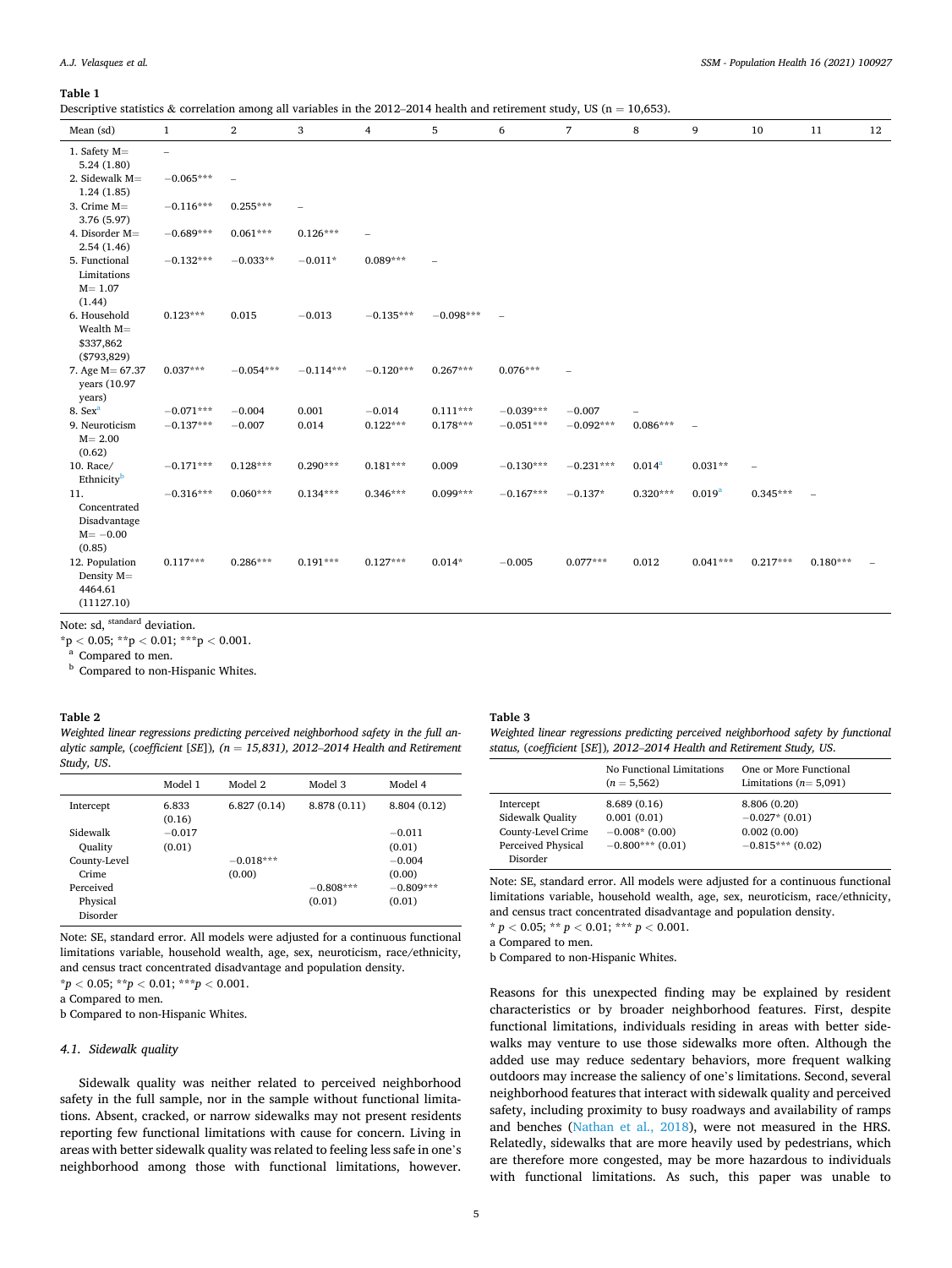disentangle the relative role of sidewalk availability and sidewalk quality factors, such as the presence of street lights, benches for rest, proximity to automobile traffic, and frequency of use by other pedestrians. Moreover, both our results and others' reports [\(Thornton et al.,](#page-9-0)  [2016\)](#page-9-0) indicate that lower SES areas have better sidewalks, as residents in those areas often have no access to private vehicles and rely on walking for transportation.

The unanticipated link between sidewalk quality and perceived safety may alternatively have been due to the construction of the current sidewalk variable. HRS data include presence/absence of sidewalks, cracks, debris, uneven ground, and narrow passageways. The few published sidewalk measures that exist are based on the degree to which sidewalks are cracked or uneven (i.e., magnitude data; [Williams et al.,](#page-9-0)  [2005\)](#page-9-0). This methodological difference may create an opportunity for disparate results.

Review of bivariate correlations in [Table 1](#page-6-0) also indicated that areas with better sidewalks are also areas with more reported crime and are perceived as more disordered. That said, in stratified models represented in [Table 3,](#page-6-0) we observed a statistically significant inverse relation between sidewalk quality and safety among individuals with functional limitations even when adjusting for crime and perceived disorder, minimizing concern that sidewalk quality is a simple proxy for these other aspects of the environment. Consistent with published findings ([Thornton et al., 2016](#page-9-0)), we also observed that the sidewalks in more disadvantaged and more densely populated areas were rated as having higher quality compared to less disadvantaged or densely populated areas. Others have argued that this trend is explained by the greater use of public transportation or walking for transportation in lower socioeconomic areas [\(Thornton et al., 2016](#page-9-0)). Moreover, non-Hispanic Blacks, Hispanics, and members of other races/ethnicities in the analytic sample were living in areas with better sidewalks compared to non-Hispanic Whites. Because sidewalks were rated by third-party HRS staff, it is unlikely that our findings are explained by biased reports of sidewalk quality from wealthy individuals living in wealthy areas with less crime and disorder. We realized it is possible that older adults report more safety concerns in areas that, despite better sidewalk quality, expose them to a greater range of threats in disadvantaged communities. Nevertheless, null two-way interactions between sidewalk quality and household wealth and between sidewalk quality and concentrated disadvantage (ad hoc analysis not shown) disqualify the possibility that sidewalk quality has differential relationships to safety across the SES spectrum. Greater sidewalk quality may encourage broader resident mobility and increase pedestrian traffic, which may be considered an additional risk for those with functional limitations. For example, older adults with functional limitations may be wary to use sidewalks if other individuals are using the space for various purposes (i.e., skateboards). The paucity of research in this area disallows for much comparison, and future research should examine this unexpected association further.

# *4.2. Crime and disorder*

Greater county-level crime and perceived disorder were each statistically significantly related to lower safety reports when entered into models individually, yet only perceived disorder remained a statistically significant predictor of safety in a model including these variables simultaneously. This pattern underscores the importance of how neighborhoods are perceived by residents regarding the likelihood they walk through their neighborhoods during the day or at night. Perceiving trash, vandalism, and vacant buildings may have been interpreted to insinuate the potential threat of harm regardless of objective crime rates, a phenomenon which has been posited elsewhere (Hur & [Nasar, 2014](#page-8-0); [LaGrange, Ferraro,](#page-8-0) & Supancic, 1992). In fact, [De Donder, De Witte,](#page-8-0)  [Buffel, Dury, and Vert](#page-8-0)é (2012) described safety concerns as not based on a single instance of becoming victimized by crime, but rather a combination of various factors that are caused by "a manifestation of a wide range of daily insecurities." Elements of perceived neighborhood

disorder may capture a more representative assessment of daily life for residents that county-level crime rates alone cannot communicate. Participants might be thinking about the areas *right* around their homes when answering questions about perceived physical disorder, whereas crime was measured in the present study at the county level, thus encompassing a larger geographical area. Crime in one small neighborhood, despite being in the same county, might go unnoticed among residents of other small neighborhoods residing in the same county. Thus, people's perceptions, regardless of actual crime, may be a stronger driving force behind safety reports.

The degree to which people report seeing signs of physical disorder – and whether people interpret disorder to portend threat of harm – is an individualized experience. Both the literature (Verbrugge & [Jette, 1994\)](#page-9-0) and results from the present study indicate that relationships between the neighborhood environment and subjective safety reports vary by functional status, for example. In the present study, although sidewalk quality had no effect on perceived safety among individuals who were capable of walking several blocks and climbing several flights of stairs, challenges with these tasks created a unique circumstance for others; functional limitations may result in additional needs (i.e., ramps, benches) that, when unmet, create safety concerns.

## *4.3. Limitations and future directions*

Although there are many strengths in the present study, some limitations are worth noting. Because sidewalk audits are completed during the EFTF during which time participants also provide biological samples, and many participants refuse to provide such data, many participants' homes were not surveyed to provide data on sidewalk quality. HRS does not sample neighborhoods that represent the full range of possible scores on many of the contextual variables used in the current analyses. As such, few individuals in the current study reported extremely low levels of perceived neighborhood safety or resided in areas with very poor sidewalk quality. The relationship between perceived neighborhood disorder and neighborhood safety concerns may be indicative of a common source bias, or that items of disorder and safety were both self-reported. However, inclusion of neuroticism in the present analyses somewhat minimizes this concern. Our crime data included severe offenses, not minor offenses which may further, or even differentially predict neighborhood safety concerns. Census tracts are frequently used to operationalize 'neighborhood,' and as such, we used tract-level variables wherever possible (e.g., concentrated disadvantage & population density). The crime data used for the present study was at the county level, however, as HRS does not currently have tract-level crime information. Severe crimes may also be under-reported in some neighborhoods. Given the sheer number of households to be surveyed in the HRS, only one interviewer visited each household, precluding the ability to conduct inter-rated reliability. We acknowledge that people with existing functional limitations may select into environments with sidewalks regardless of neighborhood safety. We were unable to address this potential with cross-sectional sidewalk quality data available in the HRS and encourage more investigation of this important issue. Lastly, we were unable to control for length of residence among the sample and future studies should track how long people live within one designated address and if any moves occur. Despite these limitations, the present study makes important contributions. To our knowledge, we are among the first to disentangle the relative contribution of various features of the neighborhood environment in relation to perceived neighborhood safety, and whether certain subgroups of the population are more vulnerable.

# **5. Conclusion**

Inactivity is particularly harmful for older adults attempting to maintain functional ability [\(Simonsick, Guralnik, Volpato, Balfour,](#page-9-0) & [Fried, 2005\)](#page-9-0). Development of community-level interventions which aim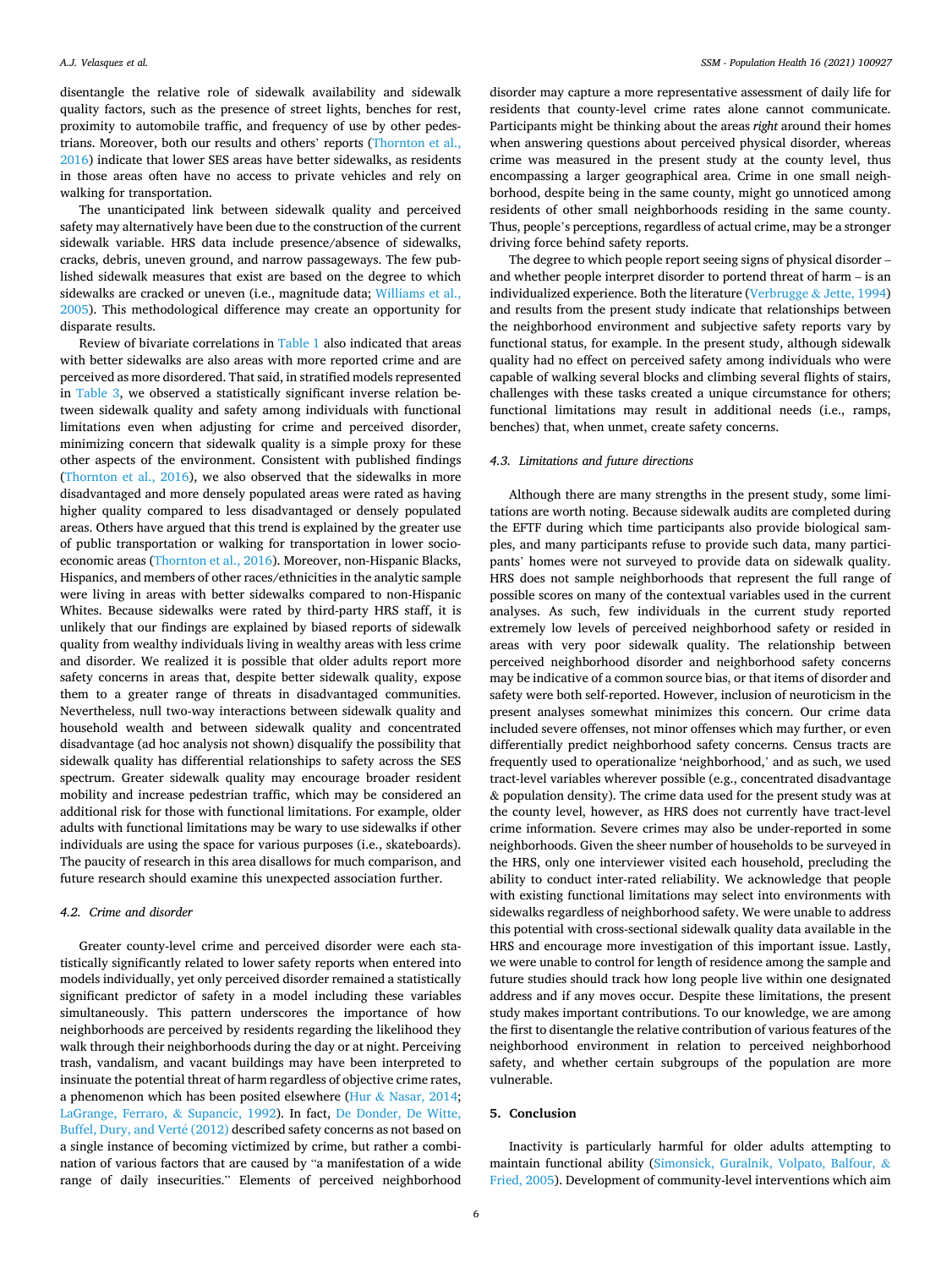<span id="page-8-0"></span>to reduce exposure to disorder and crime and improve sidewalks by increasing the availability of ramps and benches may support older adults' ability to engage in active lifestyles. These improvements may thus reduce the emergence or worsening of functional limitations should older adults feel safe enough to engage in health promoting behaviors (Beard et la., 2009; Rachele et al., 2019). Our hope is that results of the current study will encourage further investigation of these interrelationships.

Given the dearth of studies on sidewalk quality and perceived neighborhood safety per se, particularly among subgroups of the population with functional limitations, more research is needed to investigate robustness of these findings and explanations for the unexpected finding that safety concerns are reported more frequently in areas with *better* sidewalk quality, for some people. Successfully aging-in-place is supported by an older adult's ability to maintain an active lifestyle by utilizing neighborhood-level resources and engaging with same-age peers (Hand  $&$  Howrey, 2019). This is most likely to occur when one feels safe within his or her immediate surroundings, and neighborhood hazards such as crime & physical disorder may hinder engagement in social life.

#### **Author statement**

Alfredo Velasquez: Conceptualization, Formal analysis, Writing-Original Draft, Jason Douglas: Conceptualization, Formal analysis, Writing- Review & Editing, Fangqi Guo: Formal analysis, Writing – Review & Editing, Jennifer Robinette: Conceptualization, Formal analysis, Writing- Review & Editing.

## **Funding & acknowledgments**

This research was based on work supported by a National Institutes of Health/National Institute on Aging career development grant (4R00AG055699-03) to Jennifer W. Robinette, Ph.D, and further supported by NIA (U01AG009740) to support Health & Retirement Study (HRS) data collection and the development of the HRS contextual data resource (R21AG045625). Not all data used in the present study are publicly available, but rather are accessible via a restricted data use agreement. Both public and restricted data are acquired via the HRS website [\(https://hrs.isr.umich.edu\)](https://hrs.isr.umich.edu). These analyses were not preregistered.

### **Ethical statement**

Although much of HRS health data are publicly available, contextual data are available to researchers with approved restricted data use agreements. Participants signed consent forms prior to any data collection and research procedures were approved by the University of Michigan's Institutional Review Board. The authors declare no competing interests or have any financial declarations to make. The authors confirm they have written entirely original work. This manuscript has not been submitted, nor is it being considered for publication elsewhere.

#### **Declaration of competing interest**

None declared.

#### **References**

- Addy, C. L., Wilson, D. K., Kirtland, K. A., Ainsworth, B. E., Sharpe, P., & Kimsey, D. (2004). Associations of perceived social and physical environmental supports with physical activity and walking behavior. *American Journal of Public Health, 94*(3), 440–443. <https://doi.org/10.2105/ajph.94.3.440>
- [Ailshire, J., Mawhorter, S., & Choi, E. Y. \(2020\).](http://refhub.elsevier.com/S2352-8273(21)00202-0/sref2) *Contextual data resource, (CDR): US [decennial census and American community survey data, 1990-2018, version 2.0](http://refhub.elsevier.com/S2352-8273(21)00202-0/sref2)*. Los [Angeles, CA: USC/UCLA Center on Biodemography and Population Health.](http://refhub.elsevier.com/S2352-8273(21)00202-0/sref2)
- [Ailshire, J., Mawhorter, S., & Kang, Hyewon \(2020\).](http://refhub.elsevier.com/S2352-8273(21)00202-0/sref3) *Contextual Data Resource (CDR): [Uniform Crime Reports by County, 1994-2016. Version 2.0](http://refhub.elsevier.com/S2352-8273(21)00202-0/sref3)*. Los Angeles, CA: USC/ [UCLA Center on Biodemography and Population Health.](http://refhub.elsevier.com/S2352-8273(21)00202-0/sref3)
- Austin, D. M., Furr, L. A., & Spine, M. (2002). The effects of neighborhood conditions on perceptions of safety. *Journal of Criminal Justice*, 30(5), 417-427. https://doi.org [10.1016/S0047-2352\(02\)00148-4](https://doi.org/10.1016/S0047-2352(02)00148-4)
- Baranyi, G., Sieber, S., Cullati, S., Pearce, J. R., Dibben, C. J., & Courvoisier, D. S. (2020). The longitudinal associations of perceived neighborhood disorder and lack of social cohesion with depression among adults aged 50 years or older: An individualparticipant-data meta-analysis from 16 high-income countries. *American Journal of Epidemiology, 189*(4), 343–353.<https://doi.org/10.1016/j.jtte.2016.04.001>
- Beard, J., Blaney, S., Cerdá, M., Frye, V., Lovasi, G., Ompad, D., et al. (2009). Neighborhood characteristics and disability in older adults. *Journals of Gerontology Series B: Psychological Sciences and Social Sciences, 64 2*, 252–257. [https://doi.org/](https://doi.org/10.1093/geronb/gbn018) [10.1093/geronb/gbn018](https://doi.org/10.1093/geronb/gbn018)
- Bjornstrom, E. E., & Ralston, M. (2014). Neighborhood built environment, perceived danger, and perceived social cohesion. *Environment and Behavior, 46*, 718–744. <https://doi.org/10.1177/0013916513503833>
- Brownson, R. C., Hoehner, C. M., Day, K., Forsyth, A., & Sallis, J. F. (2009). Measuring the built environment for physical activity: State of the science. *American Journal of Preventive Medicine, 36*(4), S99–S123. [https://doi.org/10.1016/j.](https://doi.org/10.1016/j.amepre.2009.01.005) [amepre.2009.01.005](https://doi.org/10.1016/j.amepre.2009.01.005)
- [Bugliari, D. C. N., Chan, C., Hayden, O., et al. \(2020\).](http://refhub.elsevier.com/S2352-8273(21)00202-0/sref9) *RAND HRS longitudinal file 2014 (V2) documentation*[. Ann Arbor: University of Michigan](http://refhub.elsevier.com/S2352-8273(21)00202-0/sref9)'s Institute for Social [Research.](http://refhub.elsevier.com/S2352-8273(21)00202-0/sref9)
- Cain, K. L., Millstein, R. A., Sallis, J. F., Conway, T. L., Gavand, K. A., Frank, L. D., & Glanz, K. (2014). Contribution of streetscape audits to explanation of physical activity in four age groups based on the Microscale Audit of Pedestrian Streetscapes (MAPS). *Social Science & Medicine, 116*, 82–92. [https://doi.org/10.1016/j.](https://doi.org/10.1016/j.socscimed.2014.06.042) [socscimed.2014.06.042](https://doi.org/10.1016/j.socscimed.2014.06.042)
- Caldwell, J. T., Lee, H., & Cagney, K. (2019). Disablement in context: Neighborhood characteristics and their association with frailty onset among older adults. *Journals of Gerontology Series B: Psychological Sciences and Social Sciences, 74 7*, e40–e49. <https://doi.org/10.1093/geronb/gbx123>
- Choi, Y. J., & Matz-Costa, C. (2017). Perceived neighborhood safety, social cohesion, and psychological health of older adults. *The Gerontologist, 58*(1), 196–206. [https://doi.](https://doi.org/10.1093/geront/gnw187)  [org/10.1093/geront/gnw187](https://doi.org/10.1093/geront/gnw187)
- Clarke, P., Ailshire, J. A., Bader, M., Morenoff, J. D., & House, J. S. (2008). Mobility disability and the urban built environment. *American Journal of Epidemiology, 168*(5), 506–513. <https://doi.org/10.1093/aje/kwn185>
- Corazza, M. V., Di Mascio, P., & Moretti, L. (2016). Managing sidewalk pavement maintenance: A case study to increase pedestrian safety. *Journal of Traffic and Transportation Engineering, 3*. <https://doi.org/10.1016/j.jtte.2016.04.001>. English edition.
- Cossman, J. S., & Rader, N. E. (2011). Fear of crime and personal vulnerability: Examining self-reported health. *Sociological Spectrum, 31*, 141–162. [https://doi.org/](https://doi.org/10.1080/02732173.2011.541339)  [10.1080/02732173.2011.541339](https://doi.org/10.1080/02732173.2011.541339)
- De Bourdeaudhuij, I., Sallis, J. F., & Saelens, B. E. (2003). Environmental correlates of physical activity in a sample of Belgian adults. *American Journal of Health Promotion, 18*(1), 83–92.<https://doi.org/10.4278/0890-1171-18.1.83>
- De Donder, L., De Witte, N., Buffel, T., Dury, S., & Verté, D. (2012). Social capital and feelings of unsafety in later life: A study on the influence of social networks, place attachment, and civic participation on perceived safety in Belgium. *Research on Aging, 34*(4), 425–448.<https://doi.org/10.1177/0164027511433879>
- Deza, M., Maclean, J., & Solomon, K. T. (2019). *Local access to mental healthcare and crime*. <https://doi.org/10.3386/w27619>
- Douglas, J. A., Briones, M. D., Bauer, E. Z., Trujillo, M., Lopez, M., & Subica, A. M. (2018). Social and environmental determinants of physical activity in urban parks: Testing a neighborhood disorder model. *Preventive Medicine, 109*, 119–124. [https://](https://doi.org/10.1016/j.ypmed.2018.01.013)  [doi.org/10.1016/j.ypmed.2018.01.013](https://doi.org/10.1016/j.ypmed.2018.01.013)
- Fritz, H., Cutchin, M., & Cummins, E. R. (2018). Loss of trust in the neighborhood: The experience of older african Americans in detroit. *Journal of Gerontology: Series B, 73*, e108–e119.<https://doi.org/10.1093/geronb/gby019>
- Greve, W., Leipold, B., & Kappes, C. (2018). Fear of crime in old age: A sample case of resilience? *Journal of Gerontology: Series B, 73*, 1224–1232. [https://doi.org/10.1093/](https://doi.org/10.1093/geronb/gbw169)  [geronb/gbw169](https://doi.org/10.1093/geronb/gbw169)
- Hand, C., & Howrey, B. (2019). Associations among neighborhood characteristics, mobility limitation, and social participation in late life. *Journal of Gerontology: Series B, 74*, 546–555. <https://doi.org/10.1093/geronb/gbw215>
- Hanslmaier, M. (2013). Crime, fear and subjective well-being: How victimization and street crime affect fear and life satisfaction. *European Journal of Criminology, 10*, 515–533. <https://doi.org/10.1177/1477370812474545>
- Hur, M., & Nasar, J. L. (2014). Physical upkeep, perceived upkeep, fear of crime and neighborhood satisfaction. *Journal of Environmental Psychology, 38*, 186–194. <https://doi.org/10.1016/j.jenvp.2014.02.001>
- Jindai, K., Nielson, C., Vorderstrasse, B., & Quiñones, A. (2016). Multimorbidity and functional limitations among adults 65 or older, NHANES 2005–2012. *Preventing Chronic Disease, 13*. <https://doi.org/10.5888/pcd13.160174>
- Juster, F., & Suzman, R. (1995). An overview of the health and retirement study. *Journal*  of Human Resources, 30, S7-S56. https://doi.org/10.2307/
- Lachman, M. E., & Weaver, S. L. (1997). Technical report. In *Midlife Development Inventory (MIDI) personality scales: Scale construction and scoring*. Brandeis University. [http://www.brandeis.edu/projects/lifespan/scales.html.](http://www.brandeis.edu/projects/lifespan/scales.html)
- LaGrange, R. L., Ferraro, K. F., & Supancic, M. (1992). Perceived risk and fear of crime: Role of social and physical incivilities. *Journal of Research in Crime and Delinquency, 29*(3), 311–334. <https://doi.org/10.1177/0022427892029003004>